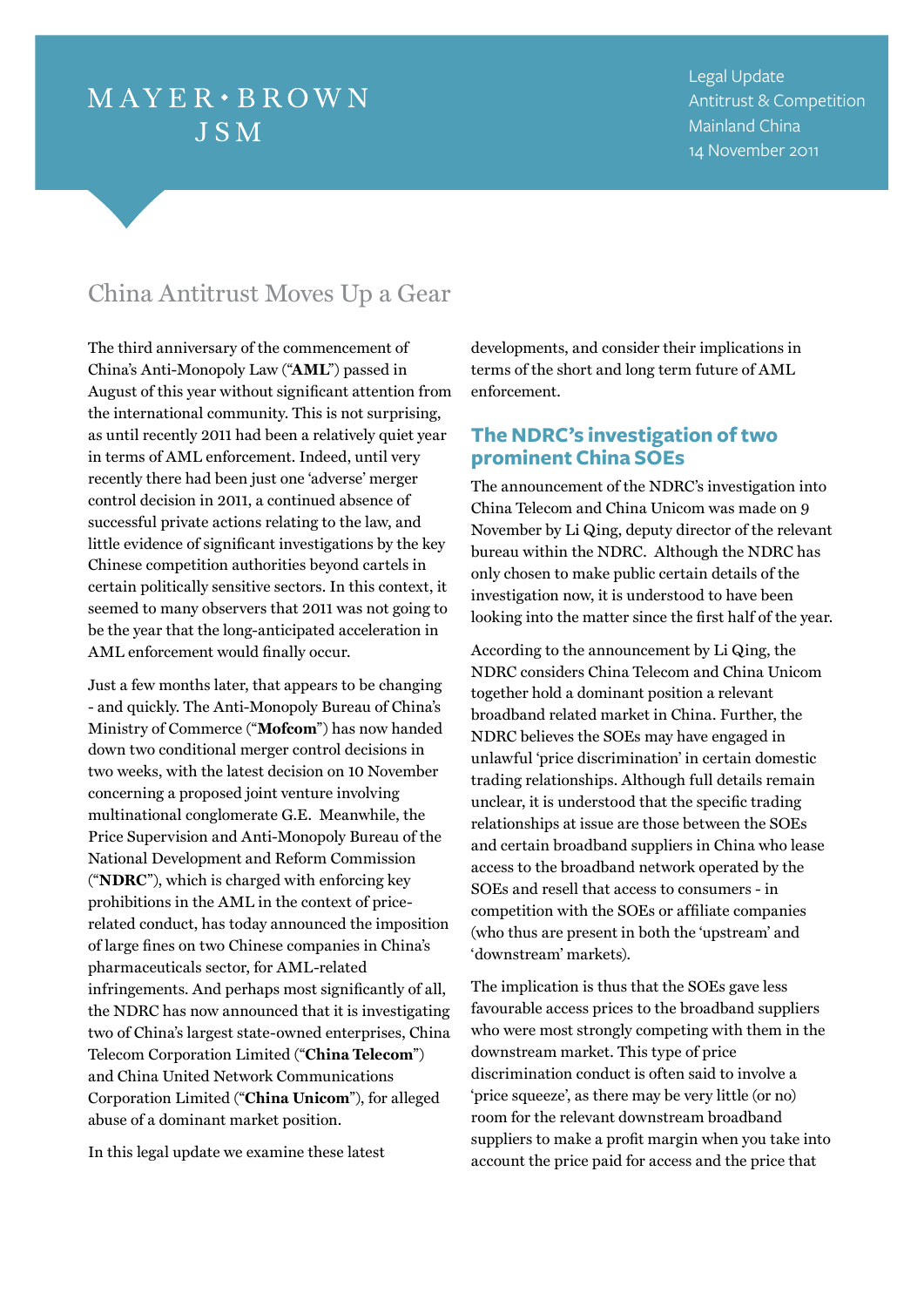needs to be charged to broadband customers to be competitive in the downstream market - and thus those suppliers are at risk of being 'squeezed' out of that market.

#### Price discrimination under the AML

Price discrimination by a dominant business operator is expressly prohibited by Article 17 of the AML. Readers familiar with the competition laws of other mature regimes such as the E.U. and the U.S. will know that the practice is also prohibited in those regimes in relevant circumstances - and that it has not been uncommon for price discrimination cases to arise in their telecommunications-related sectors.

However, it is interesting to note that, in contrast to the situation in the E.U. and U.S., there is very little formal guidance in China to indicate how a price discrimination case will be assessed.

Article 16 of the NDRC *Provisions on Anti-Price Monopoly*, which usefully supplements a number of other broad provisions in the AML, largely just rephrases the relevant AML prohibition. Specifically, it states that dominant business operators "shall not, without a justifiable reason, apply differentiated treatment with respect to trading prices to equivalent trading partners". Unfortunately, the provisions do not provide any guidance as to the types of reasons for applying differential pricing that may be considered "justifiable", nor explain the circumstances in which two or more transactions with trading partners of a dominant business operator will be considered to be "equivalent".

However, it is worth noting that another key competition authority in China, the State Administration of Industry and Commerce ("**SAIC**") has also published some guidance relating to Article 16 of the AML in its *Rules on Prohibition of Abuse of a Dominance Market Position*. These Rules indicate that in considering whether any differential pricing by the SOE is "justifiable", regard would be had to matters such as:

- whether this was part of their normal operating activity (which may be taken as indicating that an unfavourable view of the price differential may be more likely if it was only recently implemented, say in response to new entry or more competitive pricing in the downstream market); and
- the effect of the relevant conduct on economic efficiency and public interests.

It is also worth noting that an April 2009 draft of the relevant SAIC Rules provided some guidance on when transactions would be deemed to be "equivalent" in the relevant context. Specifically, the Rules stipulated that this would be determined with regard to factors such as whether the transactions:

- concerned the same or similar products, and product quantities;
- involved the same or similar transaction conditions (obviously apart from the pricing at issue in this context); and
- were implemented around the same period, from a timing perspective.

For reasons that remain unclear, this aspect of the draft Rules was omitted when they were finalised.

#### Potential penalties

If the NDRC concludes that an infringement of Article 17 has occurred, it may fine each infringing party between 1% and 10% of their previous year's turnover - and may also seek to confiscate any identified "illegal gain" obtained via the infringement conduct. Orders to cease that conduct may also be issued. It is worth noting that action may also be taken under antitrust-related laws in China which pre-date the AML, such as the Price Law (which also prohibits discriminatory pricing).

#### **KEY TAKE-OUTS**

The NDRC investigation will be watched closely by both domestic and international observers, including to see what evidence arises regarding the present sophistication of this competition authority in terms of procedural case-handling and substantive analysis.

One major question the case may help to answer is just how closely the Chinese authorities are aligned with other mature competition regulators in their approach to abuse of dominance cases. The SAIC and NDRC guidance mentioned above certainly allows for such alignment, but is too broadly and imprecisely stated to allow for any strong conclusions to be drawn at this point. Accordingly, a specific decision on this case, if published, may be enlightening. However, it must also be noted that as the E.U. and U.S. regimes do not approach price discrimination cases in a wholly consistent manner, and their approach to such cases is continually evolving, it cannot be said that there is a definitive 'best practice' international approach for the Chinese authorities to align with.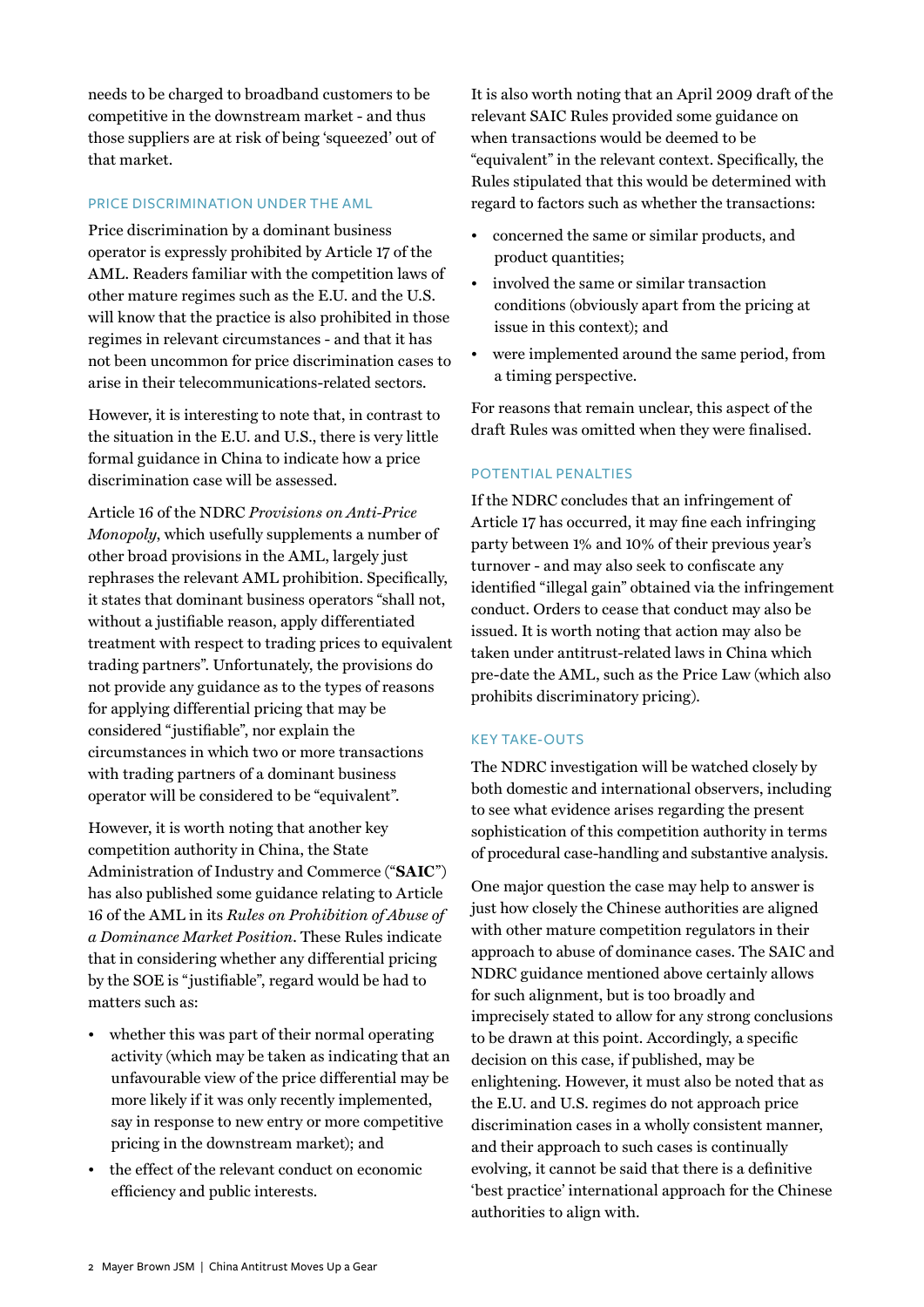Another aspect of the case that is interesting is that it involves prominent SOEs in China.

When the AML was introduced, questions were raised as to whether SOEs would be subject to the AML, or would be afforded special treatment (which appears to be permitted, to some extent, by certain provisions in the law). However, in recent years we have seen a number of AML-related private action cases involving SOEs as defendants. Now, we have China's most high-profile abuse of dominance case to date also concerning SOEs. Accordingly, it seems clear that any special protection that may be afforded to SOEs in China in the context of the AML may be very limited indeed. Of course, as none of the aforementioned private actions have been successful, observers will still closely watch the outcome of this new case for any signs that AML-related decision making is being influenced by the special position of the relevant companies in China's economic and political structure.

More generally, the question must be raised as to whether this case marks the likely beginning of more active enforcement of the so-called 'conduct rules' in the AML (the general prohibition of anti-competitive agreements and the abuse of dominance prohibition), and we will have more to say on this point at the end of this legal update.

## **The NDRC's new penalty decision**

Just five days after announcing the investigation into China Telecom and China Unicom, the NDRC announced that it was imposing significant AMLrelated fines on two Chinese pharmacy companies - Shandong Weifang Shuntong Medicine Co., Ltd. and Shandong Weifang Huaxin Medicine Trading Co., Ltd.

Full details of the case are still being sourced, but it is understood the infringements of the AML that were identified by the NDRC relate to the companies' exclusive supply arrangements with downstream customers relating to compound reserpine tablets (a kind of anti-high pressure medicine). Observers of the AML regime will be watching closely for full details of the decision, so that a more complete understanding of the relevant anti-competitive as well as the investigation and assessment methodology of the NDRC can be gained.

The fines imposed on the two companies totalled RMB 6.877 million (approx USD 1.07 million) and RMB 152,600 (approximately USD 24,000)

respectively. At this stage, it is unclear what portion of this may be 'recovery of illegal gains' rather than just penalty calculated according to a percentage (which may be between 1-10%, at the discretion of the NDRC) of the companies' turnover.

This is not the first fine the NDRC has issued for breaches of competition-related provisions in China; it has been particularly active in recent years in penalising business operators and trade associations involved in cartel-related conduct. However, this is understood to be one of only a few fines issued under the direct authority of the AML, and is certainly the largest such fine to date.

It is pertinent to note that the NDRC was recently reported to have been authorised by the central government to expand the resources of its Price Supervision and Anti-Monopoly Bureau and thus further investigations such as the one that led to the fines above may be expected going forward.

## **Mofcom's 9th conditional clearance decision**

On the day after the NDRC's announcement of its investigation into the China Telecom/China Unicom matter, Mofcom issued its ninth conditional clearance decision. The decision concerns the incorporation of a proposed joint venture ("**Proposed JV**") by GE (China) Co., Ltd. ("**GE China**") and China Shenhua Coal to Liquid and Chemical Co., Ltd. ("**CSCLC**") - a subsidiary of energy company Shenhua Group Corporation Limited.

## Background - The Proposed JV and notification to Mofcom

The Proposed JV would be active in coal gasification, which involves the transformation of solid coal into a liquid form (referred to as 'coal-water slurry'), and the further re-processing of that liquid into mixed gas such as carbon monoxide and hydrogen. Essentially, this process (hereafter referred to as the "**coal gasification process**") provides a relatively 'clean' and efficient method for utilization of coal for power generation purposes in certain industrial applications.

Specifically, the Proposed JV would, after transfer to it of certain technology relating to the coal gasification process by GE, then on-license the technology (and provide associated engineering services) to third parties.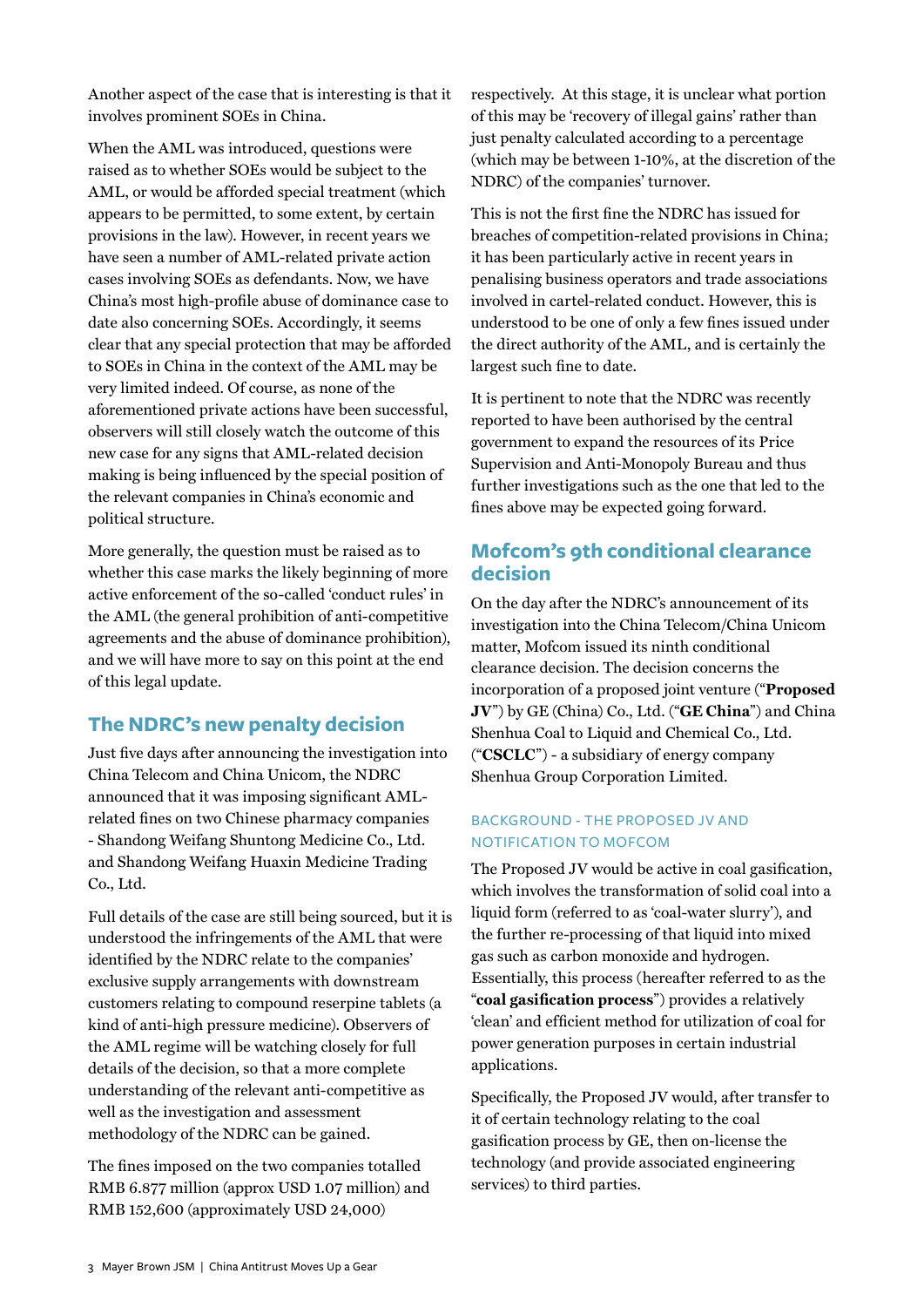GE and CSCLC jointly notified Mofcom of their intention to establish the JV on 13 April 2011. The decision by Mofcom thus took almost seven months, although just over a month of this period was taken up by the issue of (and transaction party responses to) requests by Mofcom to supplement the initial notification document in order that it could be deemed comprehensive and complete.

## Mofcom's findings on the market, position of the parties therein, and effect of the proposed acquisition

Although Mofcom recognised that there were various gasification technologies that could be applied to coal, it identified that there was a specific 'coal-water slurry gasification technology licensing market' in China that was impacted by the proposed transaction. According to the decision statement, Mofcom considered that the technology involved in this market differed greatly from other gasification technology - in terms of techniques, requirements on feed coal, feeding mode and other aspects.

Mofcom considered that participation in the market for licensing of this technology is highly concentrated, with only three main competitors (including G.E., who holds the largest market share). Unusually, in comparison to recent decisions, Mofcom did not disclose specific market share levels for these business operators.

MOFCOM also noted that only certain types of coal could be used in the coal gasification process, and Shenhua Group controlled a significant portion of this relevant raw material in China (plus had advantageous transportation assets that provided it with an ability to undercut many of its competitors in this input supply market). Mofcom also ascertained from broad industry and expert consultation that there were high barriers to entry in the relevant market, due in particular to the need for market participants to have access to patented technology and to be in a position to undertake the extensive research and development needed to develop coal gasification for relevant industrial application needs of customers.

In this context, Mofcom was concerned that in combining the input strengths of Shenhua Group with G.E.'s strong position in the coal-water slurry gasification licensing market, the Proposed JV would be in a position to restrict competition in the relevant market.

## The conditions imposed

Mofcom accepted conditions that were proposed by the parties to address the identified competition concerns, and incorporated these into its approval decision in the form of the following obligations relating to the relevant market:

- the parties shall not force customers to use its technology by restricting the supply of the relevant feed coal, or require customers of the relevant technology to also use the feed coal supply controlled by the parties; and
- the parties should not engage in any conduct that would increase the costs of using other competing technologies.

As is usual for such conditions, Mofcom will have the right to supervise and examine their implementation, and may intervene again if it is not satisfied the conditions are being complied with.

#### **KEY TAKE-OUTS**

As is common with Mofcom's published decisions, the level of detail provided to justify its market definition and 'theory of harm' to competition is limited. The decision statement includes little explanation of the reasons why Mofcom considers the coal-water slurry gasification technology utilised by G.E. differs from other gasification technologies and thus constitutes an independent market. Nor does the decision statement contain a great deal of information on the claimed limitations regarding feed coal supplies. This does not in any way indicate that Mofcom's conclusions on these issues are flawed, but rather raises questions about why - after appearing to have devoted considerable time and resources to investigating these issues - Mofcom appears unwilling to publish detailed information to support key findings. For as long as Mofcom continued to publish decisions that are brief and conclusory, it will invite questions about the rigour of its decision marking - which is unfortunate given that most experts in this area believe Mofcom's decision-making methodology and examination of markets is growing increasingly sophisticated.

One key aspect of the decision that will be applauded by international observers is the fact that it concerns a transaction directly involving China companies (CSCLC/Shenhua Group).

This is only the second adverse Mofcom decision directly concerning Chinese companies, with the